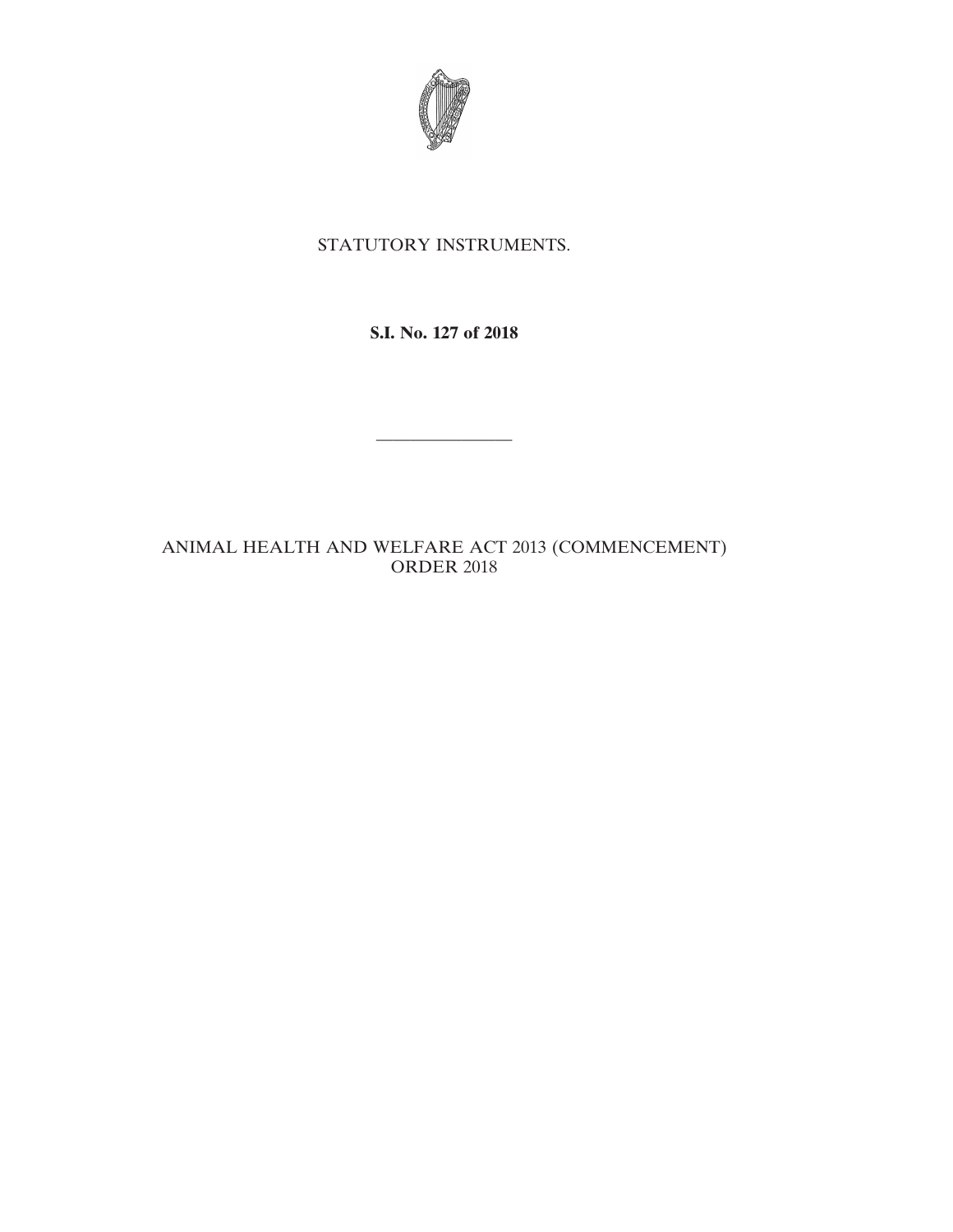## ANIMAL HEALTH AND WELFARE ACT 2013 (COMMENCEMENT) ORDER 2018

I, MICHAEL CREED, Minister for Agriculture, Food and the Marine, in exercise of the powers conferred on me by section 1(2) and (3) of the Animal Health and Welfare Act 2013 (No. 15 of 2013), hereby order as follows:

1. This Order may be cited as the Animal Health and Welfare Act 2013 (Commencement) Order 2018.

2. The day appointed as the day on which section 4, in so far as it repeals the Livestock Marts Act 1967 (No. 20 of 1967), of the Animal Health and Welfare Act 2013 (No. 15 of 2013) comes into operation is 1 January 2019.



GIVEN under my Official Seal, 18 April 2018.

> MICHAEL CREED, Minister for Agriculture, Food and the Marine.

*Notice of the making of this Statutory Instrument was published in "Iris Oifigiúil" of* 27*th April*, 2018.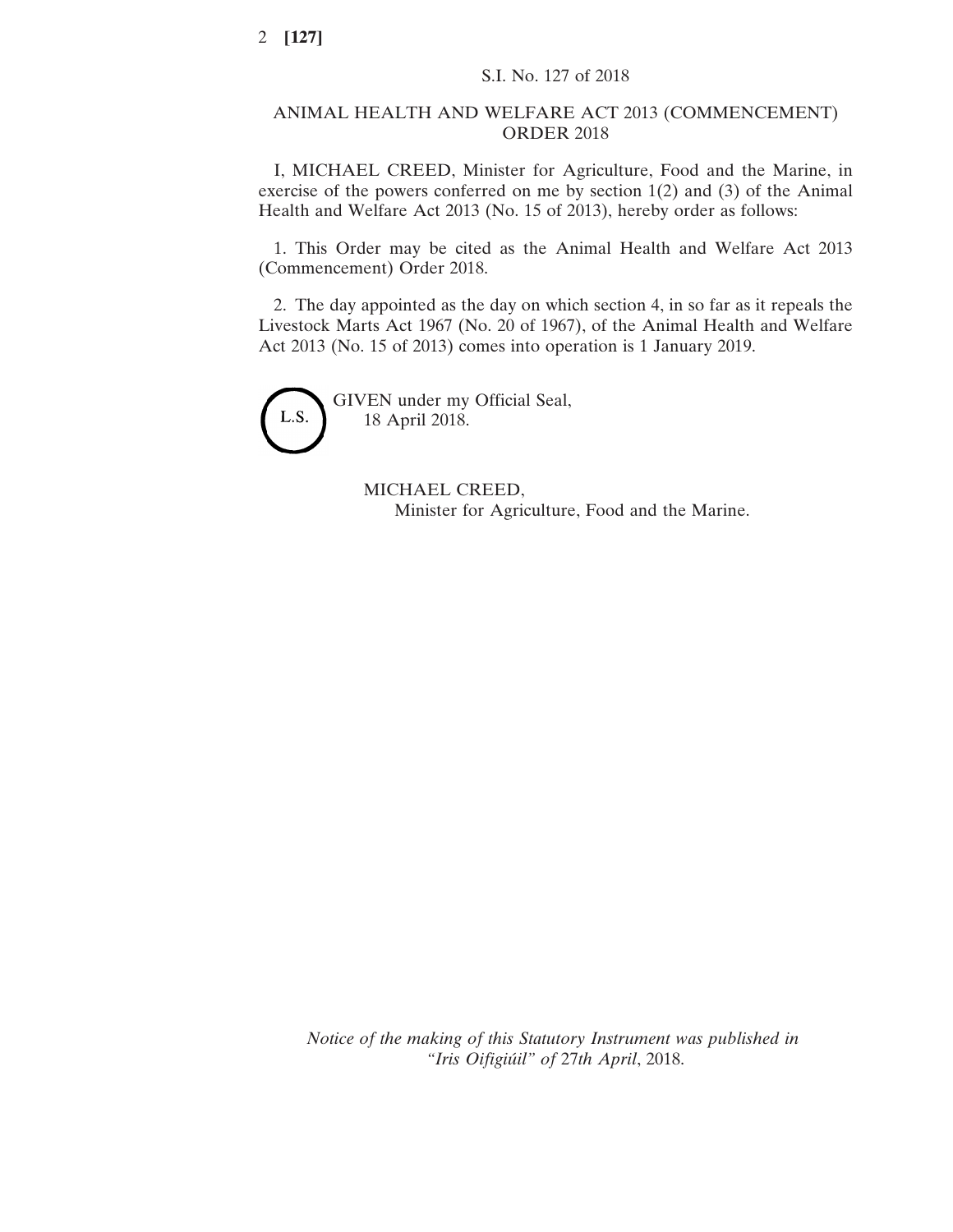**[127]** 3

## EXPLANATORY NOTE

*(This note is not part of the instrument and does not purport to be a legal interpretation).*

This Order brings into operation the repeal of the Livestock Marts Act 1967 by section 4 of the Animal Health and Welfare Act 2013.